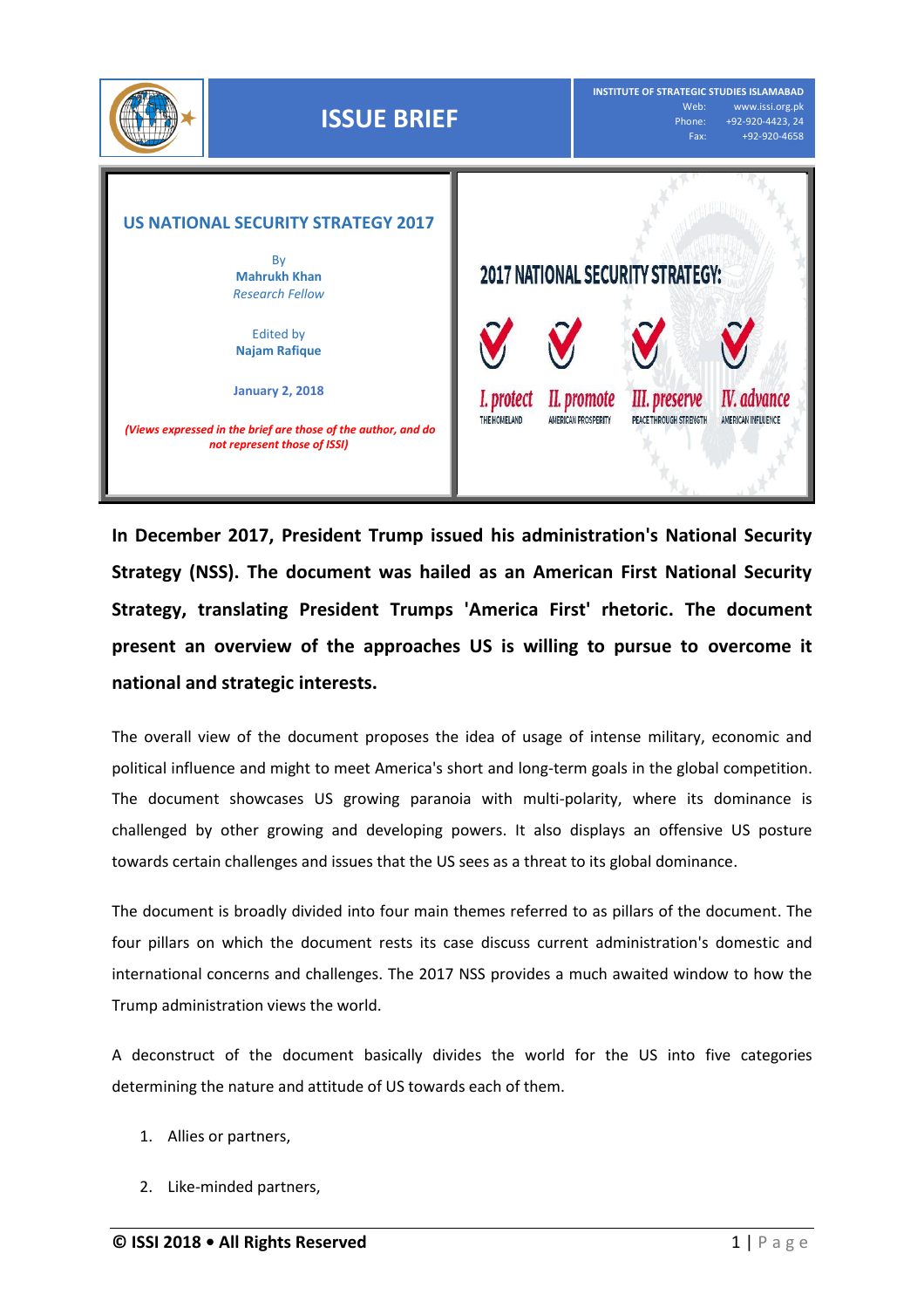- 3. Aspiring partners, and
- 4. Adversaries

## **NSS: Salient Features**

China and Russia are regarded as 'Revisionist Powers, while, North Korea and Iran are termed as 'Rogue Regimes'. The document repeatedly points finger at China and Russia of challenging American power, influence and interests, in order to erode American security and prosperity. The amount of stress that the document places on China and Russia is remarkable.

It repeatedly talks about China as a threat in almost all spheres. China is also singled out for its development projects categorizing it as an 'aggressive investment'. It is also accused of 'stealing US intellectual property', and 'cyber-enabled economic warfare', to say the least.

Similarly, the document indicts Russia of using subversive measures to weaken America, and its credibility and is categorized as 'the most significant existential threat to the US'.

It lays special emphasis on bigger military build-ups and puts forth the concept of building new and improved capabilities not just in the traditional realm of air, sea and land, but also in space and cyber space. The new strategy encourages to prioritize and modernize US nuclear forces and infrastructure, and construct better and bigger military hubs which will help the US to deal with its adversaries from a point of strength reducing previous administrations 'aspirational approach' to zero. At the same time, the document also suggests 'unilateral actions' against terrorists and their sanctuaries 'regardless of where they are'.

Simultaneously, the document stresses on 'shared burden' between US and its partners, of which President Trump has been vocal about since he took office. It talks about the importance of energizing alliances and partnerships around the world. The role of India in the region and around the world is also emphasized. The strategy promotes a deeper partnership with India whilst making a major shift from the Asian-Pacific concept to the one based on Indo-Pacific. The document highlights the US long-term presence in the South Asia through its military presence in Afghanistan.

The document puts forth some tough love for Pakistan. It identifies Pakistan as a country where the transnational and militant networks operate – referring to the Afghan-Pakistan border area. It also identifies Pakistan as a part of the threat to the US rather than a solution to the menace in the region. The document acknowledges Pakistan as a responsible nuclear country and encourages it to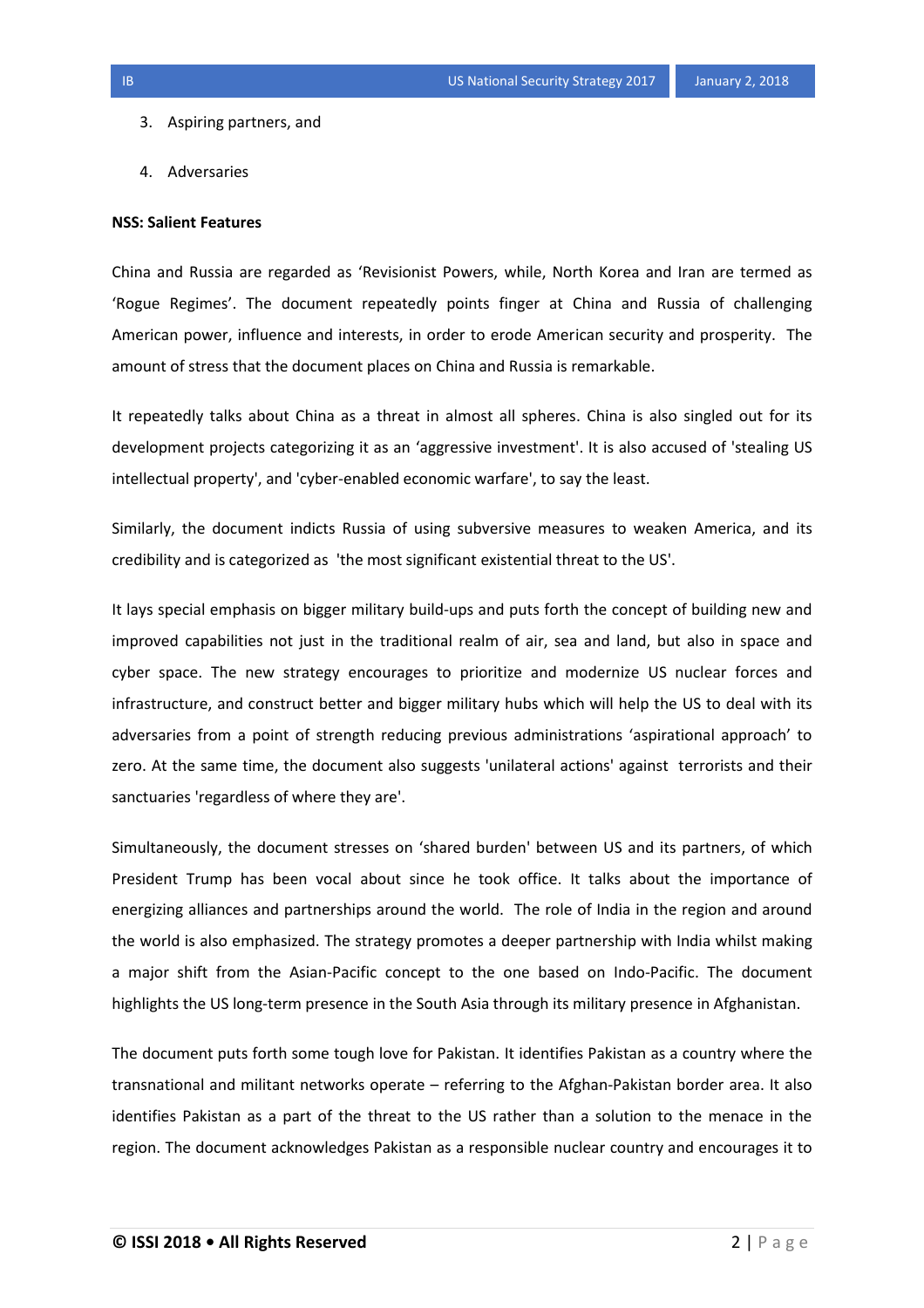demonstrate the same behavior. However, a nuclear conflict between Pakistan and US's major strategic partner India remains to be a major concern.

The document also encourages trade and connectivity in Central and South Asia by proposing economic integration to promote prosperity to bolster connectivity and trade.<sup>1</sup> Yet, it draws a stark line of conditions of trade between India and Pakistan. At the same time, US is criticizing China's growing influence in the region, whilst encouraging India to increase its economic assistance.

The tone should clear any existing doubts in Islamabad regarding the future of its relations with the US. Furthermore, the document conveniently discredits and disregard the sacrifices Pakistan has made over the past decade against terrorism.

The document bring nothing new to the table. The language of the document is not unknown to Pakistan. It talks about pushing and pressing Pakistan to increase its efforts in counterterrorism and target militant and terrorist networks that pose a threat to the US and its allies and partners like Afghanistan and India.

Pakistan has repeatedly asked the US to provide it with evidence against the so-called networks in order for Pakistan to take any military action. However, the US has failed to provide Pakistan with any substantive evidence.

In a nutshell, Pakistan and US relations will be dependent upon what can be assumed as 'obedience' from Pakistan and an apparent shift from Pakistan's closeness with China. The US has also put forth demands for Pakistan to become a country which is not engaged in destabilizing behaviors in the region<sup>2</sup> – referring again towards Afghanistan and India.

The NSS document remains un-pragmatic towards Pakistan, elevating the status of India, while distorting the balance of power in the region. It explicitly states that the structure of relationship between Pakistan and the US depends on how Pakistan performs at present. The document quite openly terms the future of Pakistan and US relations on Pakistan's willingness to assist the US in its counterterrorism efforts and abide by US demands and requirements.

Nonetheless, the only bit of restraint that the US have shown is because Pakistan serves as the shortest land route for the US army supplies for Afghanistan as it also plans to increase its military buildup in Afghanistan.

 $\overline{a}$ 

<sup>1</sup> National Security Strategy of the United States of America, December 2017, p. 50.

<sup>2</sup> Ibid, p. 50.